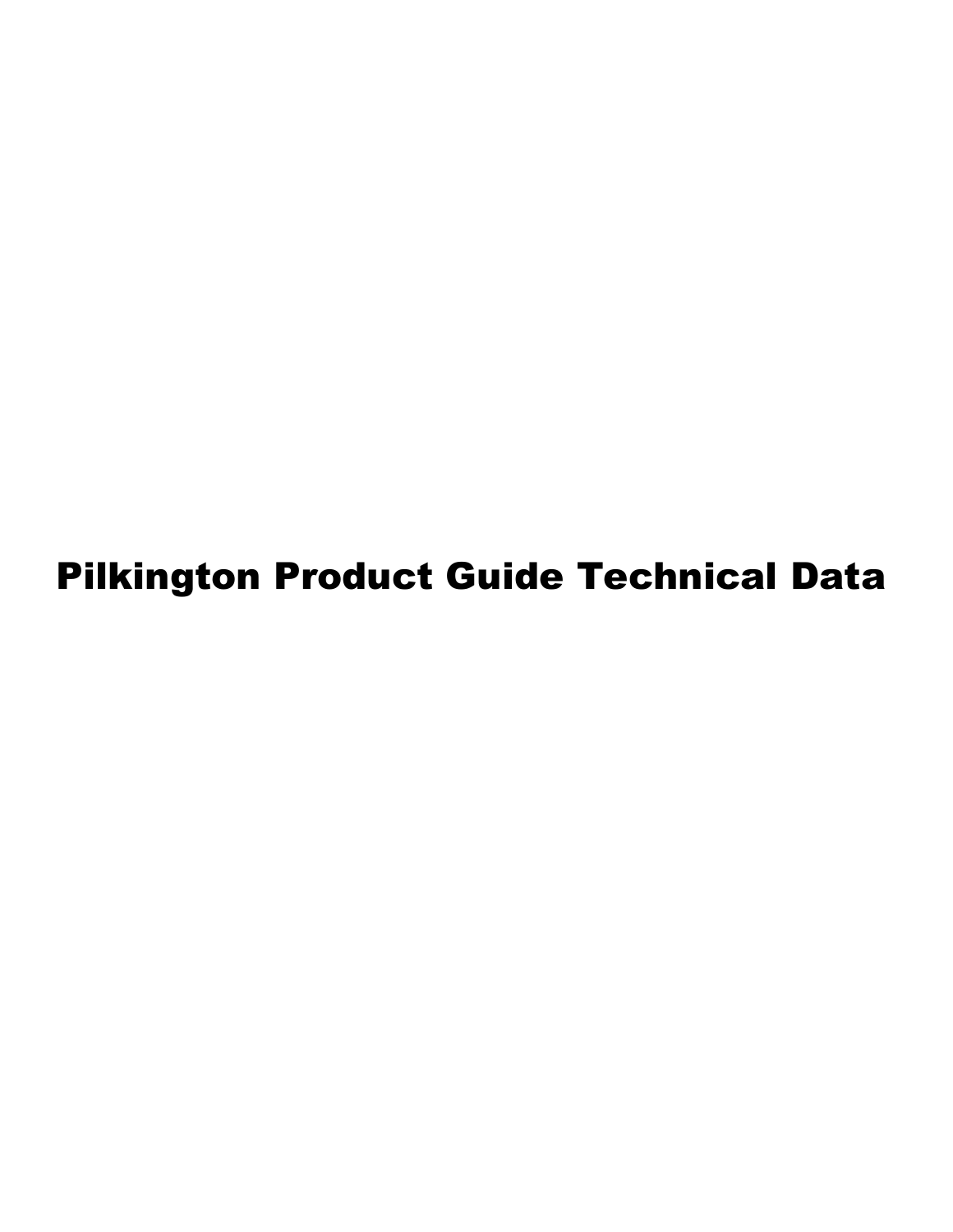## **Single Glass Standards**

Pilkington Monolithic Annealed Glass Sizes

| Product                                                                                   | <b>Quality</b>      | Nominal<br>Glass |                         |           | Approx.<br>Weight <sup>4</sup> |       |       | Thickness<br>Tolerance Range <sup>1</sup> |       | Maximum Available Sizes <sup>2,3</sup> |           |
|-------------------------------------------------------------------------------------------|---------------------|------------------|-------------------------|-----------|--------------------------------|-------|-------|-------------------------------------------|-------|----------------------------------------|-----------|
|                                                                                           | Levels <sup>1</sup> | Thickness        |                         |           |                                |       | in.   | mm                                        |       |                                        |           |
|                                                                                           |                     | in.              | mm                      | $1b/ft^2$ | kg/m <sup>2</sup>              | min.  | max.  | min.                                      | max.  | in.                                    | mm        |
|                                                                                           |                     | 3/32             | 2.5                     | 1.2       | 6                              | 0.085 | 0.101 | 2.16                                      | 2.57  | 96x130                                 | 2438x3302 |
| <b>Optifloat Clear, Activ, OptiView, Energy</b><br>Advantage Low-E, Solar-E Solar Control | O <sub>3</sub>      | 1/8              | $\mathbf{3}$            | 1.6       | 8                              | 0.115 | 0.134 | 2.92                                      | 3.40  | 102x130                                | 2591x3302 |
| Low-E Glass                                                                               |                     | 5/32             | $\overline{4}$          | 2.1       | 10                             | 0.149 | 0.165 | 3.78                                      | 4.19  | 130x180                                | 3302x4572 |
|                                                                                           | Q1/Q3               | 3/16             | 5                       | 2.5       | 12                             | 0.180 | 0.199 | 4.57                                      | 5.05  | 130x204                                | 3302x5182 |
|                                                                                           | Q2/Q3               | 1/4              | 6                       | 3.1       | 15                             | 0.219 | 0.244 | 5.56                                      | 6.20  |                                        |           |
| <b>Optifloat Heavy Clear, Energy Advantage</b>                                            |                     | 5/16             | $\,$ 8 $\,$             | 4.1       | 20                             | 0.292 | 0.332 | 7.42                                      | 8.43  | 130x204                                | 3302x5182 |
| Low-E or Solar-E Solar Control Low-E Glass                                                |                     | 3/8              | 10                      | 5.2       | 25                             | 0.355 | 0.406 | 9.02                                      | 10.31 |                                        |           |
|                                                                                           | Q <sub>3</sub>      | 1/2              | 12                      | 6.6       | 32                             | 0.469 | 0.531 | 11.91                                     | 13.49 | 130x240                                | 3302x6096 |
| <b>Optifloat Heavy Clear</b>                                                              |                     | 5/8              | 16                      | 8.2       | 40                             | 0.595 | 0.656 | 15.09                                     | 16.66 | 130x204                                | 3302x5182 |
|                                                                                           |                     | 3/4              | 19                      | 9.9       | 48                             | 0.719 | 0.781 | 18.26                                     | 19.84 |                                        |           |
|                                                                                           |                     | 5/16             | 8                       | 4.1       | 20.3                           | 0.303 | 0.327 | 7.70                                      | 8.30  | 130x204                                | 3302x5182 |
| <b>Optifloat</b> Heavy Grey Tint or Bronze Tint                                           | Q <sub>3</sub>      | 3/8              | 10                      | 5.2       | 25.4                           | 0.382 | 0.406 | 9.70                                      | 10.30 |                                        |           |
|                                                                                           |                     | 1/2              | 12                      | 6.6       | 32.0                           | 0.469 | 0.531 | 11.91                                     | 13.49 | 130x240                                | 3302x6096 |
|                                                                                           |                     | 1/8              | 3                       | 1.6       | 8.0                            | 0.115 | 0.134 | 2.92                                      | 3.4   | 102x130                                | 2591x3302 |
| <b>Optifloat</b> Grey Tint or Bronze Tint                                                 | O <sub>3</sub>      | 3/16             | 5                       | 2.6       | 12.7                           | 0.189 | 0.205 | 4.80                                      | 5.2   | 130x204                                | 3302x5182 |
|                                                                                           |                     | 1/4              | 6                       | 3.1       | 15.2                           | 0.228 | 0.244 | 5.80                                      | 6.20  | 130x204                                | 3302x5182 |
| <b>Optifloat Heavy Blue-Green Tint</b>                                                    | O <sub>3</sub>      | 5/16             | 8                       | 4.1       | 20.3                           | 0.303 | 0.327 | 7.70                                      | 8.30  | 130x204                                | 3302x5182 |
|                                                                                           |                     | 3/8              | 10                      | 5.2       | 25.4                           | 0.382 | 0.406 | 9.70                                      | 10.30 |                                        |           |
| <b>Optifloat Blue-Green Tint, Evergreen</b>                                               |                     | 1/8              | $\overline{3}$          | 1.6       | 8.0                            | 0.115 | 0.134 | 2.92                                      | 3.40  | 102x130                                | 2591x3302 |
| High-Performance Tint or SuperGrey                                                        | Q <sub>3</sub>      | 3/16             | 5                       | 2.6       | 12.7                           | 0.189 | 0.205 | 4.80                                      | 5.20  | 130x204                                | 3302x5182 |
| High-Performance Tint                                                                     |                     | 1/4              | 6                       | 3.1       | 15.2                           | 0.228 | 0.244 | 5.80                                      | 6.20  | 130x180                                | 3302x5182 |
|                                                                                           |                     | 5/32             | $\overline{\mathbf{4}}$ | 2.1       | 10.1                           | 0.150 | 0.165 | 3.80                                      | 4.20  | 130x180                                | 3302x4572 |
| <b>Arctic Blue</b> High-Performance Tint                                                  | Q3                  | 1/4              | 6                       | 3.1       | 15.2                           | 0.228 | 0.244 | 5.80                                      | 6.20  | 130x204                                | 3302x5182 |
|                                                                                           |                     | 3/8              | 10                      | 5.2       | 25.4                           | 0.382 | 0.406 | 9.70                                      | 10.30 | 130x204                                | 3302x5182 |
| Eclipse Advantage Reflective Low-E Glass<br>or Mirropane T.M Transparent Mirror           | O <sub>3</sub>      | 1/4              | 6                       | 3.1       | 15.2                           | 0.228 | 0.244 | 5.80                                      | 6.20  | 130x204                                | 3302x5182 |
|                                                                                           |                     | 1/8              | 3                       | 1.6       | 7.6                            | 0.110 | 0.126 | 2.80                                      | 3.20  |                                        |           |
|                                                                                           |                     | 3/16             | 5                       | 2.6       | 12.7                           | 0.189 | 0.205 | 4.80                                      | 5.20  | 88.6x126.4                             | 2250x3210 |
|                                                                                           |                     | 1/4              | 6                       | 3.1       | 15.2                           | 0.228 | 0.244 | 5.80                                      | 6.20  |                                        |           |
| <b>Optiwhite</b> Low Iron Float Glass                                                     | EN572-2             | 3/8              | 10                      | 5.2       | 25.4                           | 0.382 | 0.406 | 9.70                                      | 10.30 |                                        |           |
|                                                                                           |                     | 1/2              | 12                      | 6.2       | 30.4                           | 0.461 | 0.484 | 11.70                                     | 12.30 |                                        |           |
|                                                                                           |                     | 5/8              | 15                      | 7.8       | 38.0                           | 0.571 | 0.61  | 14.5                                      | 15.5  | 126.4x200.8                            | 3210x5100 |
|                                                                                           |                     | 3/4              | 19                      | 9.8       | 48.2                           | 0.709 | 0.787 | 18                                        | 20    |                                        |           |
| <b>Texture Glass</b>                                                                      |                     | 5/32             | $\overline{4}$          | 2.1       | 10.1                           | 0.142 | 0.157 | 3.80                                      | 4.20  |                                        |           |
| (all products except as noted below)                                                      | EN572-5             | 1/4              | 6                       | 3.1       | 15.2                           | 0.228 | 0.244 | 5.70                                      | 6.30  | 52.0x83.9                              | 1320x2130 |
| <b>Reeded</b> (Texture Glass)                                                             | EN572-5             | 5/32             | $\overline{4}$          | 2.1       | 10.1                           | 0.150 | 0.165 | 3.80                                      | 4.20  | 52.0x83.9                              | 1320x2130 |
| Austral & Morisco (Texture Glass)                                                         | EN572-5             | 5/32             | $\overline{\mathbf{4}}$ | 2.1       | 10.1                           | 0.142 | 0.157 | 3.80                                      | 4.20  | 63.0x98.4                              | 1600x2500 |
| Rayado, Sparkel and Yacare (Texture Glass)                                                | EN572-5             | 5/32             | $\overline{\mathbf{4}}$ | 2.1       | 10.1                           | 0.142 | 0.157 | 3.80                                      | 4.20  | 57.1x88.6                              | 1450x2250 |

1. Per ASTM C 1036; with exception of **Texture™** and **Optiwhite™**

2. Size listed may, in some cases, be too large to meet applicable static load requirements.

3. Certain other thicknesses and sizes may be available upon request

4. Based on the mean of the thickness range. Note glass density = 158 lb./cu. ft.

5. Typical production nominal glass thickness in bold typeface

\* Pilkington **Optifloat™** Blue-Green Glass: 1/8" and 5mm are not standard products

\* Subject to Availability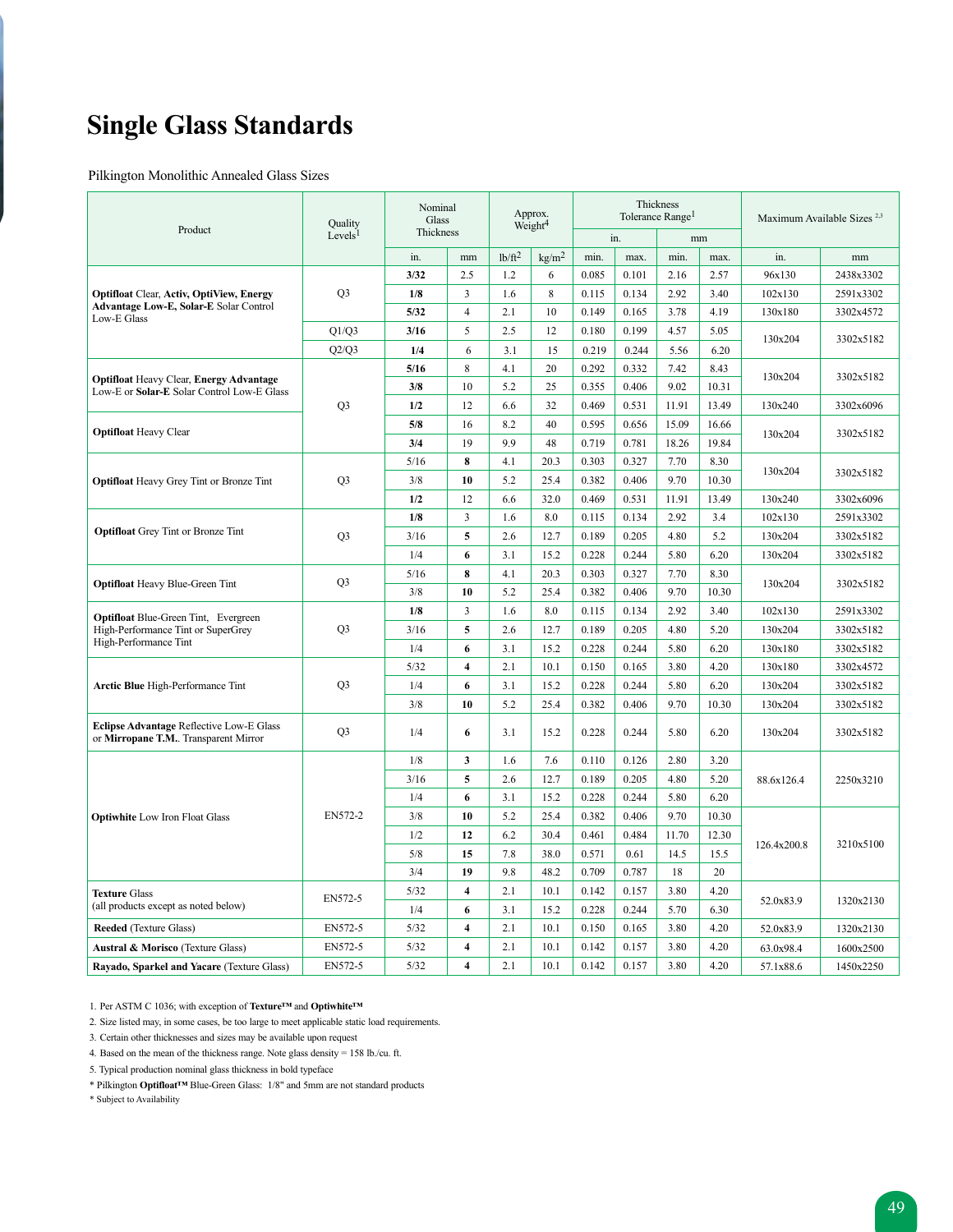# **Single Glass Data 1,10**

|                                              |        | Nominal            |                                 | Visible Light <sup>2</sup> |                 |                                 | Solar Energy <sup>2</sup>     |                                    |                | $U-Factor5$    |                       | Solar                                               |                                          |
|----------------------------------------------|--------|--------------------|---------------------------------|----------------------------|-----------------|---------------------------------|-------------------------------|------------------------------------|----------------|----------------|-----------------------|-----------------------------------------------------|------------------------------------------|
| Product                                      |        | Glass<br>Thickness | Trans-<br>mittance <sup>3</sup> | Reflectance4 %             |                 | Trans-<br>mittance <sup>3</sup> | Reflect-<br>ance <sup>4</sup> | UV Trans-<br>mittance <sup>2</sup> | U.S.<br>Summer | U.S.<br>Winter | European <sup>6</sup> | <b>Heat Gain</b><br>Coeffi-<br>$cient$ <sup>7</sup> | Shading<br>Coeffi-<br>cient <sup>8</sup> |
|                                              | in.    | mm                 | $\%$                            | Outside                    | Inside          | $\frac{0}{0}$                   | $\frac{0}{0}$                 | $\%$                               |                |                |                       |                                                     |                                          |
| Pilkington Uncoated Float Glass              |        |                    |                                 |                            |                 |                                 |                               |                                    |                |                |                       |                                                     |                                          |
|                                              | 3/32   | 2.5                | 90                              | $\,$ 8 $\,$                | $\,$ 8 $\,$     | 86                              | 8                             | 75                                 | 0.95           | 1.05           | 5.9                   | 0.87                                                | 1.00                                     |
|                                              | 1/8    | $\mathbf{3}$       | 90                              | 8                          | $\,$ 8 $\,$     | 84                              | $\,$ 8 $\,$                   | 72                                 | 0.94           | 1.04           | 5.8                   | 0.86                                                | 0.99                                     |
|                                              | 5/32   | $\overline{4}$     | 89                              | 8                          | 8               | 81                              | $\tau$                        | 68                                 | 0.94           | 1.04           | 5.8                   | 0.84                                                | 0.97                                     |
|                                              | 3/16   | 5                  | 89                              | 8                          | 8               | 80                              | $\tau$                        | 65                                 | 0.93           | 1.03           | 5.8                   | 0.83                                                | 0.96                                     |
| <b>Optifloat Clear</b>                       | 1/4    | 6                  | 88                              | 8                          | 8               | 77                              | $\tau$                        | 63                                 | 0.93           | 1.03           | 5.7                   | 0.82                                                | 0.94                                     |
|                                              | 5/16   | 8                  | 87                              | 8                          | $\,8\,$         | 73                              | $\tau$                        | 57                                 | 0.92           | 1.01           | 5.7                   | 0.79                                                | 0.91                                     |
|                                              | 3/8    | 10                 | 86                              | 8                          | 8               | 70                              | $\overline{7}$                | 54                                 | 0.91           | 1.00           | 5.6                   | 0.77                                                | 0.88                                     |
|                                              | 1/2    | 12                 | 84                              | 8                          | 8               | 64                              | 6                             | 49                                 | 0.89           | 0.98           | 5.5                   | 0.73                                                | 0.84                                     |
|                                              | 5/8    | 16                 | 83                              | 8                          | 8               | 59                              | 6                             | 45                                 | 0.88           | 0.97           | 5.4                   | 0.70                                                | 0.81                                     |
|                                              | 3/4    | 19                 | 81                              | $\tau$                     | $7\phantom{.0}$ | 55                              | 6                             | 41                                 | 0.86           | 0.95           | 5.3                   | 0.67                                                | 0.78                                     |
|                                              | 1/8    | $\mathfrak{Z}$     | 61                              | 6                          | 6               | 59                              | 6                             | 35                                 | 0.94           | 1.04           | 5.8                   | 0.69                                                | 0.80                                     |
|                                              | 3/16   | 5                  | 50                              | 6                          | 6               | 48                              | 5                             | 26                                 | 0.93           | 1.03           | 5.8                   | 0.62                                                | 0.71                                     |
| <b>Optifloat</b> Grey Tint                   | 1/4    | 6                  | 44                              | 5                          | 5               | 41                              | 5                             | 21                                 | 0.93           | 1.02           | 5.7                   | 0.57                                                | 0.66                                     |
|                                              | 5/16   | 8                  | 33                              | 5                          | 5               | 31                              | 5                             | 14                                 | 0.92           | 1.01           | 5.7                   | 0.50                                                | 0.59                                     |
|                                              | 3/8    | 10                 | 28                              | 5                          | 5               | 26                              | 5                             | 11                                 | 0.91           | 1.00           | 5.6                   | 0.47                                                | 0.55                                     |
|                                              | 1/2    | 12                 | 19                              | $\overline{4}$             | $\overline{4}$  | 17                              | $\overline{4}$                | $\overline{7}$                     | 0.89           | 0.98           | 5.5                   | 0.42                                                | 0.49                                     |
|                                              | 1/8    | $\overline{3}$     | 68                              | 6                          | 6               | 65                              | 6                             | 37                                 | 0.94           | 1.04           | 5.8                   | 0.73                                                | 0.84                                     |
|                                              | 3/16   | 5                  | 59                              | 6                          | 6               | 55                              | 6                             | 28                                 | 0.93           | 1.03           | 5.8                   | 0.67                                                | 0.77                                     |
| <b>Optifloat Bronze Tint</b>                 | 1/4    | 6                  | 51                              | 6                          | 6               | 48                              | 5                             | 22                                 | 0.93           | 1.02           | 5.7                   | 0.62                                                | 0.72                                     |
|                                              | 5/16   | 8                  | 44                              | 5                          | 5               | 39                              | 5                             | 16                                 | 0.92           | 1.01           | 5.7                   | 0.56                                                | 0.65                                     |
|                                              | 3/8    | 10                 | 39                              | 5                          | 5               | 34                              | 5                             | 13                                 | 0.91           | 1.00           | 5.6                   | 0.53                                                | 0.61                                     |
|                                              | 1/2    | 12                 | 29                              | $\sqrt{5}$                 | 5               | 25                              | $\overline{\mathbf{4}}$       | $\,$ 8 $\,$                        | 0.89           | 0.98           | 5.5                   | 0.47                                                | 0.55                                     |
|                                              | 1/4    | 6                  | 75                              | $\overline{7}$             | $7\phantom{.0}$ | 48                              | 6                             | 32                                 | 0.93           | 1.02           | 5.7                   | 0.62                                                | 0.72                                     |
| <b>Optifloat Blue-Green Tint</b>             | $5/16$ | $\,8\,$            | $70\,$                          | $\boldsymbol{7}$           | $7\phantom{.0}$ | 40                              | $\sqrt{5}$                    | 25                                 | 0.92           | 1.01           | 5.7                   | 0.57                                                | 0.66                                     |
|                                              | 3/8    | 10                 | 67                              | 6                          | 6               | 36                              | 5                             | 21                                 | 0.91           | 1.00           | 5.6                   | 0.54                                                | 0.63                                     |
|                                              | 1/8    | $\mathfrak{Z}$     | 76                              | $\tau$                     | $\tau$          | 49                              | 6                             | 27                                 | 0.94           | 1.04           | 5.8                   | 0.62                                                | 0.72                                     |
| EverGreen High-Performance Tint              | $3/16$ | 5                  | 73                              | $\tau$                     | $7\phantom{.0}$ | 42                              | 5                             | 21                                 | 0.93           | 1.03           | 5.8                   | 0.58                                                | 0.67                                     |
|                                              | 1/4    | 6                  | 66                              | 6                          | 6               | 33                              | 5                             | 14                                 | 0.93           | 1.02           | 5.7                   | 0.52                                                | 0.60                                     |
|                                              | 5/32   | $\overline{4}$     | 65                              | 6                          | 6               | 45                              | 5                             | 31                                 | 0.94           | 1.04           | 5.8                   | 0.60                                                | 0.69                                     |
| <b>Arctic Blue</b> High-Performance Tint 1/4 |        | 6                  | 53                              | 6                          | 6               | 33                              | 5                             | 20                                 | 0.93           | 1.02           | 5.7                   | 0.52                                                | 0.60                                     |
|                                              | 3/8    | 10                 | 39                              | 5                          | 5               | 20                              | 5                             | 12                                 | 0.91           | 1.00           | 5.6                   | 0.43                                                | 0.51                                     |
|                                              | 1/8    | $\overline{3}$     | 25                              | 5                          | 5               | 23                              | $\overline{4}$                | 6                                  | 0.94           | 1.04           | 5.8                   | 0.45                                                | 0.52                                     |
| <b>SuperGrey High-Performance Tint</b>       | $3/16$ | 5                  | 12                              | $\overline{4}$             | $\overline{4}$  | 11                              | $\overline{4}$                | $\overline{c}$                     | 0.93           | 1.03           | 5.8                   | 0.37                                                | 0.44                                     |
|                                              | 1/4    | 6                  | 9                               | $\overline{4}$             | $\overline{4}$  | 8                               | $\overline{4}$                | $\mathbf{1}$                       | 0.93           | 1.03           | 5.7                   | 0.35                                                | 0.41                                     |

#### Pilkington **Optiwhite™** Low Iron Glass

|                           | 1/8  |          | 91 | 8 | $\Omega$<br>$\Omega$ | 90 | ŏ      | 87 | 0.94 | 1.04 | 5.8 | 0.91 | 1.04 |
|---------------------------|------|----------|----|---|----------------------|----|--------|----|------|------|-----|------|------|
|                           | 3/16 |          | 91 | ð | $\Omega$<br>$\Omega$ | 89 | ð      | 85 | 0.93 | 1.03 | 5.8 | 0.90 | 1.04 |
|                           | 1/4  | $\sigma$ | 91 | 8 | $\Omega$<br>$\Omega$ | 89 | ð      | 84 | 0.93 | 1.02 | 5.7 | 0.90 | 1.03 |
| <b>Optiwhite</b> Low Iron | 3/8  | 10       | 90 | 8 | $\circ$<br>δ         | 87 | 8      | 81 | 0.91 | 1.00 | 5.6 | 0.89 | 1.02 |
|                           | 1/2  | 12       | 90 | 8 | $\circ$<br>δ         | 86 | ⌒<br>δ | 79 | 0.90 | 0.99 | 5.5 | 0.88 | 1.01 |
|                           | 5/8  | 15       | 90 | 8 | $\circ$<br>$\Delta$  | 85 |        | 77 | 0.88 | 0.97 | 5.4 | 0.87 | 1.00 |
|                           | 3/4  | 19       | 89 |   | $\Omega$<br>$\Omega$ | 83 |        | 74 | 0.86 | 0.95 | 5.3 | 0.86 | 0.99 |

| Product                    | Thickness<br>1n. | Nominal<br>mm | Glass<br>Substrate | Visible <sup>2</sup><br>Transmittance<br>$\frac{0}{0}$ | Visible <sup>2</sup> Reflectance<br>On The Coated Side | Visible <sup>2</sup> Reflectance<br>Glass Side<br>$\%$ | Recommended<br>Light Ratio            | Proper<br>Glazing                     |
|----------------------------|------------------|---------------|--------------------|--------------------------------------------------------|--------------------------------------------------------|--------------------------------------------------------|---------------------------------------|---------------------------------------|
| Pilkington Mirropane T.M.™ | 1/4              |               | Grey               |                                                        | 68                                                     | 16                                                     | 8:1<br>Subject-side:<br>Observer-side | Mirror coating<br>toward subject-side |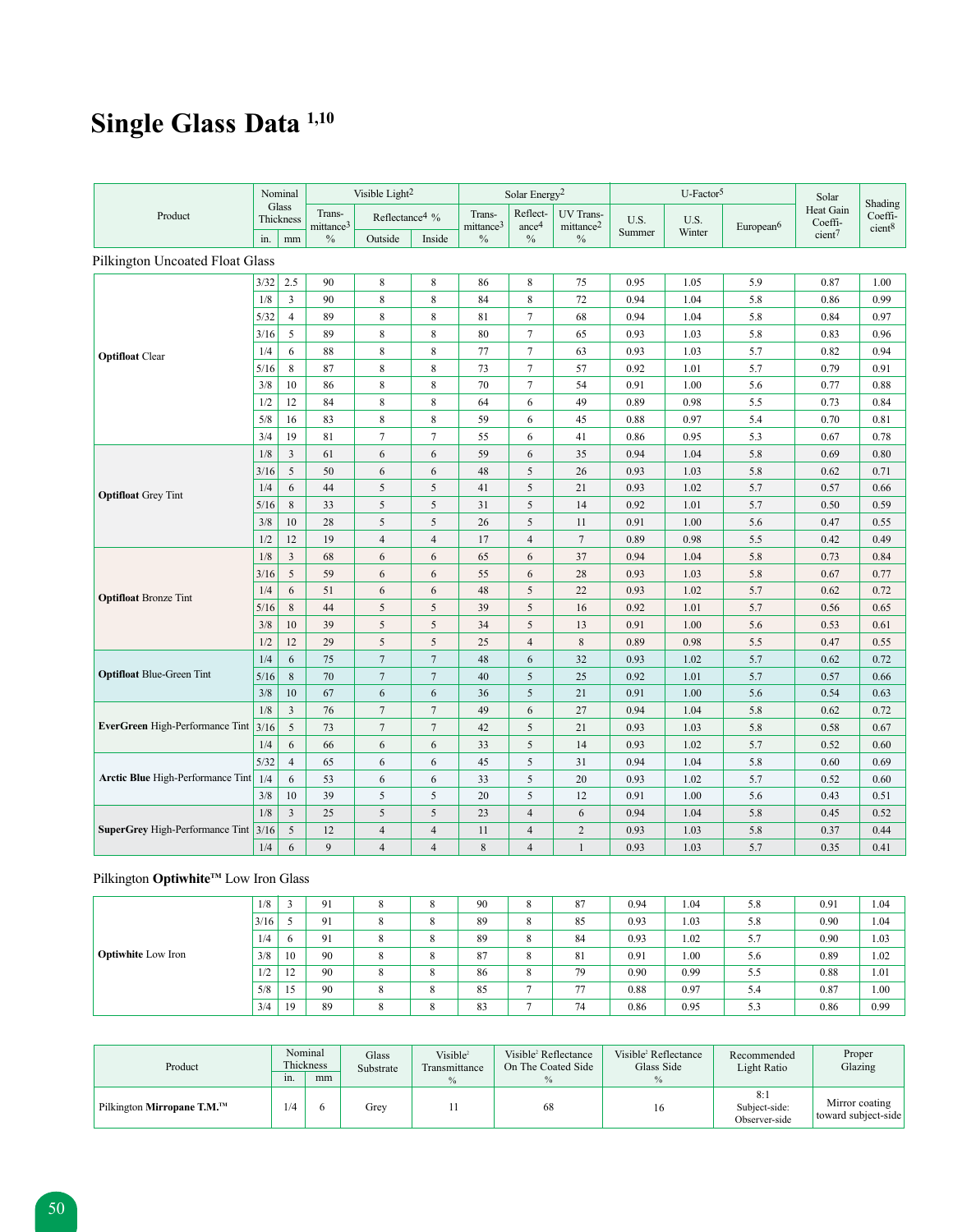## **Single Glass Performance Data 1,10**

|         |                     | Nominal |                                 | Visible Light <sup>2</sup>    |        |                                 | Solar Energy <sup>2</sup>     |                                    |             | U-Factor <sup>5</sup> |                       | Solar                | Shading                       |
|---------|---------------------|---------|---------------------------------|-------------------------------|--------|---------------------------------|-------------------------------|------------------------------------|-------------|-----------------------|-----------------------|----------------------|-------------------------------|
| Product | Glass<br>Thickness. |         | Trans-<br>mittance <sup>3</sup> | Reflectance <sup>4</sup> $\%$ |        | Trans-<br>mittance <sup>3</sup> | Reflect-<br>ance <sup>4</sup> | UV Trans-<br>mittance <sup>2</sup> | U.S. Summer | U.S. Winter           | European <sup>o</sup> | Heat Gain<br>Coeffi- | Coeffi-<br>cient <sup>8</sup> |
|         | 1n.                 | mm      | $\frac{0}{0}$                   | Outside                       | Inside | $\%$                            | $\%$                          |                                    |             |                       |                       | cent'                |                               |

#### Pilkington **Energy Advantage™** Low-E Glass (#2 Surface)<sup>9</sup>

| ັ<br>້                        | -    |     |    |       |    |    |             |    |      |      |     |      |      |
|-------------------------------|------|-----|----|-------|----|----|-------------|----|------|------|-----|------|------|
|                               | 3/32 | 2.5 | 83 |       |    | 71 | 11          | 60 | 0.50 | 0.65 | 3.7 | 0.74 | 0.85 |
|                               | 1/8  |     | 82 |       | 12 | 69 | 11          | 57 | 0.50 | 0.65 | 3.7 | 0.72 | 0.83 |
|                               | 5/32 |     | 82 | 10    |    | 68 | 10          | 55 | 0.49 | 0.65 | 3.7 | 0.71 | 0.82 |
| <b>Energy Advantage Low-E</b> | 3/16 |     | 83 | $\pm$ | 12 | 68 | 10          | 53 | 0.49 | 0.65 | 3.7 | 0.71 | 0.82 |
|                               | 1/4  | 6   | 82 | 10    |    | 66 | 10          | 49 | 0.49 | 0.64 | 3.6 | 0.70 | 0.81 |
|                               | 5/16 | 8   | 81 | 10    |    | 62 | 9           | 45 | 0.49 | 0.64 | 3.6 | 0.67 | 0.77 |
|                               | 3/8  | 10  | 80 | 10    |    | 59 | $\mathbf Q$ | 42 | 0.49 | 0.63 | 3.6 | 0.64 | 0.75 |

#### Pilkington E**clipse Advantage™** Reflective Low-E Glass (#2 Surface)<sup>9</sup>

| <b>Eclipse Advantage Clear</b>       | 1/4 | 6  | 67 | 25 | 28             | 58 | 19 | 30 | 0.53 | 0.67 | 3.8 | 0.62 | 0.72 |
|--------------------------------------|-----|----|----|----|----------------|----|----|----|------|------|-----|------|------|
| <b>Eclipse Advantage Grey</b>        | 1/4 | 6  | 32 | 10 | 27             | 29 | 8  | 10 | 0.53 | 0.67 | 3.8 | 0.41 | 0.48 |
| <b>Eclipse Advantage Bronze</b>      | 1/4 | 6  | 38 |    | 27             | 35 | 10 |    | 0.53 | 0.67 | 3.8 | 0.45 | 0.53 |
| <b>Eclipse Advantage Blue-Green</b>  | 1/4 | 6  | 56 | 19 | 27<br><u>L</u> | 35 | 11 | 16 | 0.53 | 0.67 | 3.8 | 0.45 | 0.53 |
| <b>Eclipse Advantage EverGreen</b>   | 1/4 | 6  | 48 |    | 27             | 23 | 8  |    | 0.53 | 0.67 | 3.8 | 0.36 | 0.43 |
| <b>Eclipse Advantage Arctic Blue</b> | 1/4 | 6. | 39 | 12 | 27             | 23 | 8  | 10 | 0.53 | 0.67 | 3.8 | 0.36 | 0.42 |
| <b>Eclipse Advantage Gold</b>        | 1/4 | 6  | 41 | 32 | 41             | 47 | 20 |    | 0.62 | 0.75 | 4.2 | 0.53 | 0.62 |

#### Pilkington **Solar-E<sup>™</sup>** Solar Control Low-E Glass (#2 Surface)<sup>9</sup>

| $\sim$                      |      |   |    |  |    |               |     |      |      |             |      |      |
|-----------------------------|------|---|----|--|----|---------------|-----|------|------|-------------|------|------|
|                             | 1/8  |   | 60 |  | 46 | $\Omega$<br>٥ | 48  | 0.50 | 0.65 | 37<br>، د   | 0.54 | 0.63 |
|                             | 5/32 |   | 60 |  | 44 | $\Omega$<br>ð | 46  | 0.50 | 0.65 | 37<br>، ، ب | 0.53 | 0.62 |
| Solar-E Solar Control Low-E | 3/16 |   | 60 |  | 48 | o             | 44  | 0.50 | 0.65 | 37<br>، ، ب | 0.53 | 0.61 |
|                             | 1/4  | 6 | 60 |  | 46 | o             | 44  | 0.50 | 0.65 | 3.7         | 0.52 | 0.61 |
|                             | 5/16 | 8 | 59 |  | 42 | -             | -41 | 0.50 | 0.64 | 3.7         | 0.51 | 0.59 |

#### Pilkington **OptiView™** Anti-Reflective Glass

| <b>OptiView</b> Anti-Reflective Glass | 1/4 |                  | $\Omega$<br>$\overline{1}$ |     | . . | 70             |   |    | 0.68 | 0.81 |           | 0.77 | 0.89 |
|---------------------------------------|-----|------------------|----------------------------|-----|-----|----------------|---|----|------|------|-----------|------|------|
| <b>Clear Float Glass</b>              | 1/4 |                  | 88                         |     |     | $\overline{a}$ |   |    | 0.93 | 1.02 | - -<br>J. | 0.81 | 0.94 |
| <b>OptiView</b> Anti-Reflective Glass | 1/2 | $1^{\circ}$<br>∸ | 89                         | 1.0 | 1.6 | 63             | ◡ |    | 0.65 | 0.77 | -. .      | 0.72 | 0.83 |
| <b>Clear Float Glass</b>              | 1/2 | $\sim$<br>14     | 84                         |     |     | 64             | o | 49 | 0.89 | 0.98 | ن.ر.      | 0.73 | 0.84 |

Notes: Contact Pilkington for other **OptiView**'" thickness and laminated glass combinations.<br>Pilkington **OptiView''** Anti-Reflective Glass performance based on:<br>• 6mm (1/4") laminated glass: 3mm (1/8") **OptiView**''' (#1) +

• 12mm (1/2") laminated glass: 6mm (1/4") **OptiView™** (#1) + 0.76mm (0.030") clear pvb + 6mm (1/4") **OptiView™** (#4)

Clear float glass performance based on non-laminated glass.

#### Pilkington **Activ™** Self-cleaning Glass (#1 Surface)

|                            | 3/32 | 25<br>ر. _ | 84 | "              |    | 82             | $1^{\circ}$<br>$\overline{ }$ | 50 | 0.95 | 1.05 | 5.9 | 0.83 | 0.96 |
|----------------------------|------|------------|----|----------------|----|----------------|-------------------------------|----|------|------|-----|------|------|
|                            | 1/8  |            | 83 | "              |    | 80             | 1 <sub>2</sub><br>13          | 49 | 0.94 | 1.04 | 5.8 | 0.82 | 0.94 |
| <b>Activ Self-Cleaning</b> | 5/32 | 4          | 83 | $\overline{ }$ |    | 79             | $1^{\circ}$<br>$\sim$         | 47 | 0.94 | 1.04 | 5.8 | 0.81 | 0.93 |
|                            | 3/16 |            | 83 | $\overline{1}$ | 14 | $\overline{a}$ | $1^{\circ}$<br>⊥∠             | 46 | 0.93 | 1.03 | 5.8 | 0.80 | 0.92 |
|                            | 1/4  |            | 82 | "              |    | 75             | $1^{\circ}$<br>14             | 44 | 0.93 | 1.02 | 5.8 | 0.78 | 0.90 |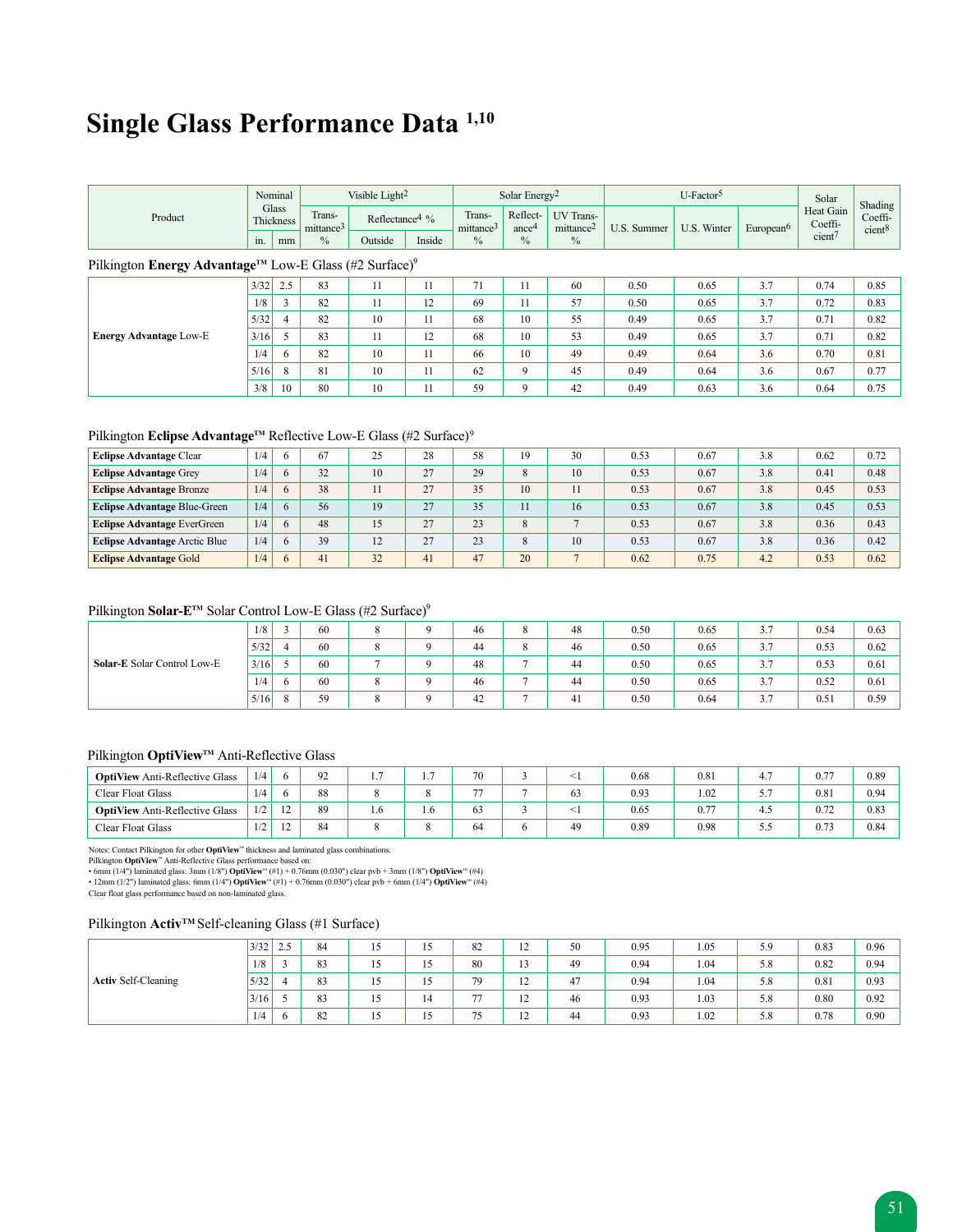### **Double Glass Performance Data 1,10**

|                                                                                                      |      | Nominal            |                                 | Visible Light <sup>2</sup> |        |                                 | Solar Energy <sup>2</sup>     |                                    |      |             | $U-Factor5$ |             |     |                       | Solar                       | Shading                       |
|------------------------------------------------------------------------------------------------------|------|--------------------|---------------------------------|----------------------------|--------|---------------------------------|-------------------------------|------------------------------------|------|-------------|-------------|-------------|-----|-----------------------|-----------------------------|-------------------------------|
| Product                                                                                              |      | Glass<br>Thickness | Trans-<br>mittance <sup>3</sup> | Reflectance <sup>4</sup> % |        | Trans-<br>mittance <sup>3</sup> | Reflect-<br>ance <sup>4</sup> | UV Trans-<br>mittance <sup>2</sup> |      | U.S. Summer |             | U.S. Winter |     | European <sup>6</sup> | <b>Heat Gain</b><br>Coeffi- | Coeffi-<br>cient <sup>8</sup> |
|                                                                                                      | in.  | mm                 | $\frac{0}{0}$                   | Outside                    | Inside | $\%$                            | $\frac{0}{0}$                 | $\frac{0}{0}$                      | Air  | Argon       | Air         | Argon       |     | Air $Argon$           | $cient$ <sup>7</sup>        |                               |
| Pilkington Uncoated Float Glass Outer Lite and Energy Advantage™ Low-E Glass Inner Lite (#3 Surface) |      |                    |                                 |                            |        |                                 |                               |                                    |      |             |             |             |     |                       |                             |                               |
|                                                                                                      | 3/32 | 2.5                | 76                              | 18                         | 17     | 62                              | 17                            | 48                                 | 0.33 | 0.28        | 0.34        | 0.29        | 1.9 | 1.6                   | 0.73                        | 0.84                          |
|                                                                                                      | 1/8  | 3                  | 75                              | 18                         | 17     | 59                              | 16                            | 45                                 | 0.33 | 0.28        | 0.33        | 0.29        | 1.9 | 1.6                   | 0.71                        | 0.82                          |
|                                                                                                      | 5/32 | 4                  | 74                              | 17                         | 16     | 56                              | 16                            | 42                                 | 0.33 | 0.28        | 0.33        | 0.29        | 1.9 | 1.6                   | 0.69                        | 0.80                          |
| <b>Optifloat Clear</b>                                                                               | 3/16 | 5                  | 74                              | 17                         | 17     | 55                              | 15                            | 41                                 | 0.33 | 0.28        | 0.33        | 0.29        | 1.9 | 1.6                   | 0.68                        | 0.79                          |
|                                                                                                      | 1/4  | 6                  | 73                              | 17                         | 16     | 52                              | 14                            | 37                                 | 0.33 | 0.28        | 0.33        | 0.29        | 1.8 | 1.5                   | 0.67                        | 0.77                          |
|                                                                                                      | 5/16 | 8                  | 71                              | 16                         | 15     | 47                              | 13                            | 32                                 | 0.33 | 0.28        | 0.33        | 0.28        | 1.8 | 1.5                   | 0.63                        | 0.72                          |
|                                                                                                      | 3/8  | 10                 | 69                              | 16                         | 15     | 43                              | 12                            | 29                                 | 0.32 | 0.28        | 0.33        | 0.28        | 1.8 | 1.5                   | 0.60                        | 0.70                          |
|                                                                                                      | 1/8  | 3                  | 50                              | 10                         | 15     | 41                              | 11                            | 24                                 | 0.33 | 0.28        | 0.33        | 0.29        | 1.9 | 1.6                   | 0.53                        | 0.61                          |
| <b>Optifloat</b> Grey Tint                                                                           | 3/16 | 5                  | 42                              | 8                          | 15     | 32                              | 8                             | 17                                 | 0.33 | 0.28        | 0.33        | 0.29        | 1.9 | 1.6                   | 0.45                        | 0.51                          |
|                                                                                                      | 1/4  | 6                  | 36                              | $\overline{7}$             | 14     | 27                              | $\overline{7}$                | 13                                 | 0.33 | 0.28        | 0.33        | 0.29        | 1.8 | 1.6                   | 0.40                        | 0.46                          |
|                                                                                                      | 1/8  | $\overline{3}$     | 57                              | 12                         | 15     | 45                              | 12                            | 25                                 | 0.33 | 0.28        | 0.33        | 0.29        | 1.9 | 1.6                   | 0.57                        | 0.66                          |
| <b>Optifloat Bronze Tint</b>                                                                         | 3/16 | 5                  | 49                              | 10                         | 15     | 38                              | 10                            | 19                                 | 0.33 | 0.28        | 0.33        | 0.29        | 1.9 | 1.6                   | 0.50                        | 0.58                          |
|                                                                                                      | 1/4  | 6                  | 42                              | 8                          | 14     | 32                              | 8                             | 14                                 | 0.33 | 0.28        | 0.33        | 0.29        | 1.8 | 1.5                   | 0.45                        | 0.52                          |
| <b>Optifloat Blue-Green Tint</b>                                                                     | 1/4  | 6                  | 62                              | 13                         | 15     | 34                              | 9                             | 21                                 | 0.33 | 0.28        | 0.33        | 0.29        | 1.8 | 1.6                   | 0.45                        | 0.52                          |
|                                                                                                      | 1/8  | 3                  | 64                              | 14                         | 16     | 35                              | 9                             | 18                                 | 0.33 | 0.28        | 0.33        | 0.29        | 1.9 | 1.6                   | 0.46                        | 0.53                          |
| <b>EverGreen</b> High-Performance Tint 3/16                                                          |      | 5                  | 61                              | 13                         | 16     | 31                              | 8                             | 14                                 | 0.33 | 0.28        | 0.33        | 0.29        | 1.9 | 1.6                   | 0.41                        | 0.47                          |
|                                                                                                      | 1/4  | 6                  | 54                              | 11                         | 14     | 24                              | $\overline{7}$                | 9                                  | 0.33 | 0.28        | 0.33        | 0.29        | 1.8 | 1.5                   | 0.35                        | 0.40                          |
| Arctic Blue High-Performance Tint                                                                    | 1/4  | 6                  | 43                              | 9                          | 14     | 23                              | $7\phantom{.0}$               | 13                                 | 0.33 | 0.28        | 0.33        | 0.29        | 1.8 | 1.5                   | 0.34                        | 0.39                          |
|                                                                                                      | 1/8  | 3                  | 21                              | 5                          | 14     | 15                              | 5                             | $\overline{4}$                     | 0.33 | 0.28        | 0.33        | 0.29        | 1.9 | 1.6                   | 0.26                        | 0.30                          |
| <b>SuperGrey High-Performance Tint 3/16</b>                                                          |      | 5                  | 10                              | $\overline{4}$             | 14     | $\overline{7}$                  | $\overline{4}$                | $\overline{2}$                     | 0.33 | 0.28        | 0.33        | 0.29        | 1.9 | 1.6                   | 0.18                        | 0.21                          |
|                                                                                                      | 1/4  | 6                  | 7                               | $\overline{4}$             | 13     | 5                               | $\overline{4}$                |                                    | 0.33 | 0.28        | 0.33        | 0.29        | 1.8 | 1.5                   | 0.15                        | 0.18                          |

#### Insulating units constructed of equal glass thicknesses and 1/2" (12.7mm) airspace

#### Pilkington Eclipse Advantage<sup>™</sup> Reflective Low-E Glass Outer Lite (#2 Surface) and Energy Advantage<sup>™</sup> Low-E Glass Inner Lite (#3 Surface)

| <b>Eclipse Advantage Clear</b>       | 1/4 | 6 | 56 | 30 | 30 |                | 22       | 19 | 0.30 | 0.25 | 0.31 | 0.26 | $\mathbf{r}$   | 1.4 | 0.53 | 0.61 |
|--------------------------------------|-----|---|----|----|----|----------------|----------|----|------|------|------|------|----------------|-----|------|------|
| <b>Eclipse Advantage Grey</b>        | 1/4 | 6 | 27 |    | 29 | 20             | $\Omega$ |    | 0.30 | 0.25 | 0.31 | 0.26 | $\mathcal{I}$  | . 4 | 0.31 | 0.36 |
| <b>Eclipse Advantage Bronze</b>      | 1/4 | 6 | 32 | 13 | 29 | 24             | 11       |    | 0.30 | 0.25 | 0.31 | 0.26 | $\overline{7}$ | .4  | 0.36 | 0.41 |
| <b>Eclipse Advantage Blue-Green</b>  | 1/4 | 6 | 48 | 22 | 29 | 26             | 13       | 10 | 0.30 | 0.25 | 0.31 | 0.26 | 17             | . 4 | 0.36 | 0.41 |
| <b>Eclipse Advantage EverGreen</b>   | 1/4 | 6 | 40 | 18 | 29 | 18             | $\Omega$ |    | 0.30 | 0.25 | 0.31 | 0.26 | $7^{\circ}$    | . 4 | 0.27 | 0.31 |
| <b>Eclipse Advantage Arctic Blue</b> | 1/4 | 6 | 33 | 14 | 29 | $\overline{1}$ | $\Omega$ |    | 0.30 | 0.25 | 0.31 | 0.26 | $\overline{7}$ | 1.4 | 0.27 | 0.31 |
| <b>Eclipse Advantage Gold</b>        | 1/4 | 6 | 35 | 34 | 39 |                | 23       |    | 0.31 | 0.26 | 0.32 | 0.27 | 1.8            | 1.5 | 0.43 | 0.50 |

#### Pilkington **Energy AdvantageTM** Low-E Glass Outer Lite (#2 Surface) and Clear Float Glass Inner Lite

|                               | 3/32 | 2.5 | 76 | 17 | 18 | 62 | 16 | 48 | 0.33 | 0.28 | 0.34 | 0.29 | 1.9 | 1.6 | 0.67 | 0.77 |
|-------------------------------|------|-----|----|----|----|----|----|----|------|------|------|------|-----|-----|------|------|
|                               | 1/8  |     | 75 |    | 18 | 59 | 15 | 45 | 0.33 | 0.28 | 0.33 | 0.29 | 1.9 | 1.6 | 0.65 | 0.75 |
|                               | 5/32 | 4   | 74 | 16 | 17 | 56 | 14 | 42 | 0.33 | 0.28 | 0.33 | 0.29 | 1.9 | 1.6 | 0.63 | 0.73 |
| <b>Energy Advantage Low-E</b> | 3/16 |     | 74 |    | 17 | 55 | 14 | 41 | 0.33 | 0.28 | 0.33 | 0.29 | 1.9 | 1.6 | 0.63 | 0.73 |
|                               | 1/4  | 6   | 73 | 16 | 17 | 52 | 13 | 37 | 0.33 | 0.28 | 0.33 | 0.29 | 1.8 | 1.5 | 0.62 | 0.71 |
|                               | 5/16 | 8   | 71 |    | 16 | 47 | 12 | 32 | 0.33 | 0.28 | 0.33 | 0.28 | 1.8 | 1.5 | 0.58 | 0.67 |
|                               | 3/8  | 10  | 69 | 15 | 16 | 43 | 12 | 29 | 0.32 | 0.27 | 0.33 | 0.28 | 1.8 | 1.5 | 0.56 | 0.64 |

#### Pilkington **Solar-ETM** Solar Control Low-E Glass Outer Lite (#2 Surface) and Clear Float Glass Inner Lite

|                             | 1/8  | 54 |    | 16 | 39 | 10       | 38                                    | 0.33 | 0.28 | 0.34 | 0.29 | 1.9 | 0.1           | 0.46 | 0.54 |
|-----------------------------|------|----|----|----|----|----------|---------------------------------------|------|------|------|------|-----|---------------|------|------|
|                             | 5/32 | 54 | 10 | 16 | 38 | $\Omega$ | 36                                    | 0.33 | 0.28 | 0.34 | 0.29 | 1.9 | $1.6^{\circ}$ | 0.47 | 0.53 |
| Solar-E Solar Control Low-E | 3/16 | 53 | 10 |    | 36 | Q        | 34                                    | 0.33 | 0.28 | 0.33 | 0.29 | 1.9 | 1.6           | 0.45 | 0.52 |
|                             | 1/4  | 53 |    |    | 35 | Q        | $\mathcal{L}$<br>$\sim$ $\sim$<br>ر ر | 0.33 | 0.28 | 0.33 | 0.29 | 1.9 | 1.6           | 0.45 | 0.51 |
|                             | 5/16 | 52 | 10 |    | 32 | ð        | 29                                    | 0.33 | 0.28 | 0.33 | 0.29 | 1.8 |               | 0.43 | 0.49 |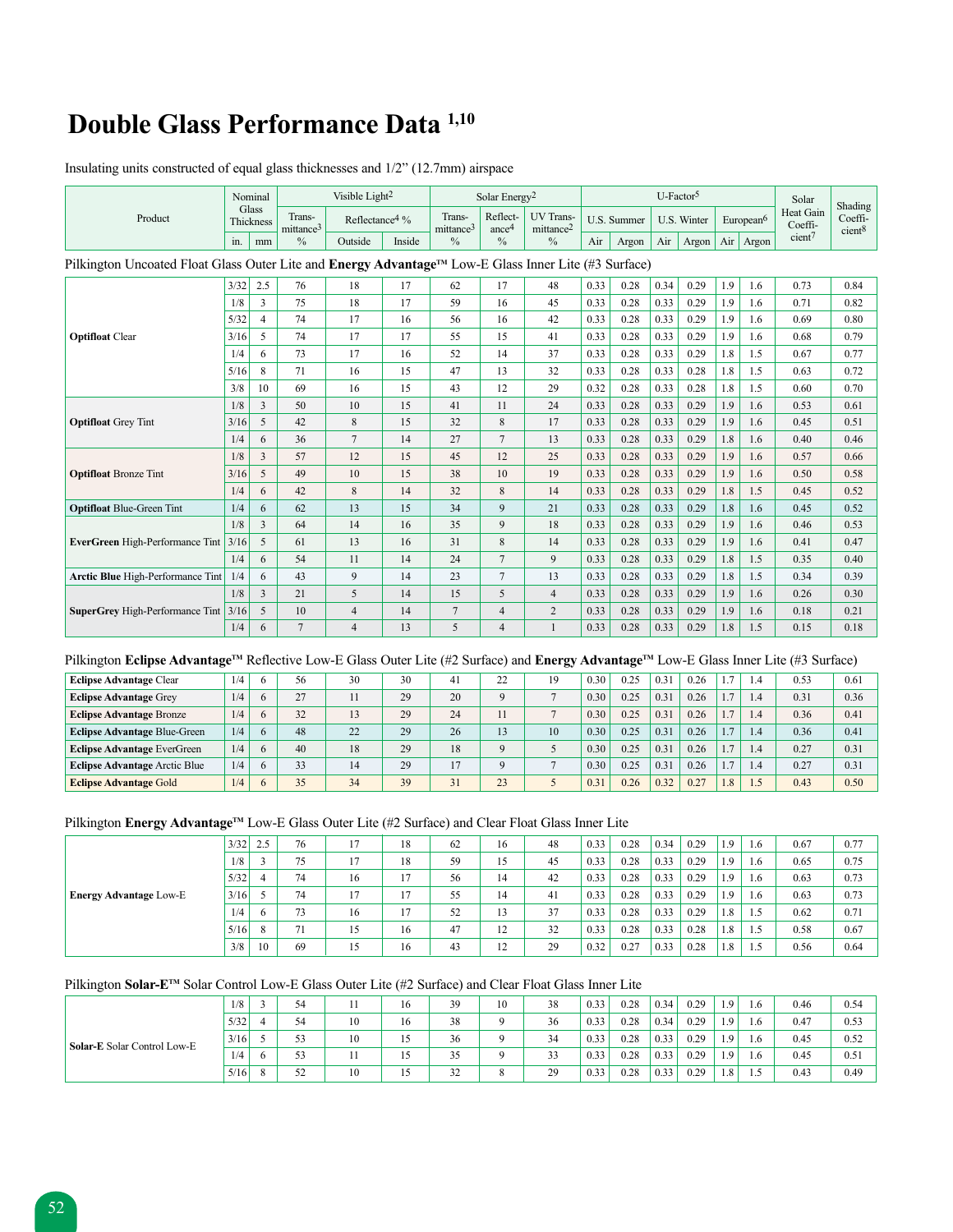### **Double Glass Performance Data 1,10**

| $\mu$ msurating units constructed of equal grass uncknesses and $1/2$ (12.7 min) anspace                                       |      |                    |                                 |                            |        |                                 |                                 |                                    |      |                          |      |                          |     |                          |                      |                               |
|--------------------------------------------------------------------------------------------------------------------------------|------|--------------------|---------------------------------|----------------------------|--------|---------------------------------|---------------------------------|------------------------------------|------|--------------------------|------|--------------------------|-----|--------------------------|----------------------|-------------------------------|
|                                                                                                                                |      | Nominal            |                                 | Visible Light <sup>2</sup> |        |                                 | Total Solar Energy <sup>2</sup> |                                    |      |                          |      | U-Factor <sup>5</sup>    |     |                          | Solar                | Shading                       |
| Product                                                                                                                        |      | Glass<br>Thickness | Trans-<br>mittance <sup>3</sup> | Reflectance <sup>4</sup> % |        | Trans-<br>mittance <sup>3</sup> | Reflect-<br>ance <sup>4</sup>   | UV Trans-<br>mittance <sup>2</sup> |      | U.S. Summer              |      | U.S. Winter              |     | European <sup>6</sup>    | Heat Gain<br>Coeffi- | Coeffi-<br>cient <sup>8</sup> |
|                                                                                                                                | in.  | mm                 | $\frac{0}{0}$                   | Outside                    | Inside | $\%$                            | $\%$                            | $\%$                               | Air  | Argon                    | Air  | Argon                    |     | Air   Argon              | cient <sup>7</sup>   |                               |
| Pilkington Uncoated Float Glass Outer Lite and Clear Float Glass Inner Lite                                                    |      |                    |                                 |                            |        |                                 |                                 |                                    |      |                          |      |                          |     |                          |                      |                               |
|                                                                                                                                | 3/32 | 2.5                | 82                              | 15                         | 15     | 74                              | 14                              | 61                                 | 0.51 | $\overline{\phantom{m}}$ | 0.48 | $\equiv$                 | 2.8 | $\equiv$                 | 0.78                 | 0.90                          |
|                                                                                                                                | 1/8  | $\overline{3}$     | 81                              | 15                         | 15     | 71                              | 13                              | 57                                 | 0.51 | $\equiv$                 | 0.48 | $\equiv$                 | 2.8 | $\equiv$                 | 0.76                 | 0.88                          |
| <b>Optifloat Clear</b>                                                                                                         | 5/32 | $\overline{4}$     | 80                              | 15                         | 15     | 67                              | 12                              | 52                                 | 0.50 | $\overline{\phantom{a}}$ | 0.48 | $\overline{\phantom{m}}$ | 2.8 | $\overline{\phantom{0}}$ | 0.74                 | 0.85                          |
|                                                                                                                                | 3/16 | 5                  | 79                              | 15                         | 15     | 64                              | 12                              | 50                                 | 0.50 | $\equiv$                 | 0.48 | $\equiv$                 | 2.8 | $\qquad \qquad -$        | 0.72                 | 0.83                          |
|                                                                                                                                | 1/4  | 6                  | 78                              | 15                         | 15     | 61                              | 12                              | 47                                 | 0.50 | $\equiv$                 | 0.47 | $\equiv$                 | 2.8 | $\equiv$                 | 0.70                 | 0.81                          |
|                                                                                                                                | 1/8  | 3                  | 55                              | 9                          | 13     | 50                              | 9                               | 29                                 | 0.51 | $\overline{\phantom{m}}$ | 0.48 | $\overline{\phantom{a}}$ | 2.8 | $\equiv$                 | 0.58                 | 0.67                          |
| <b>Optifloat</b> Grey Tint                                                                                                     | 3/16 | 5                  | 45                              | $\,$ 8 $\,$                | 13     | 39                              | $\tau$                          | 21                                 | 0.50 | $\equiv$                 | 0.48 | $\equiv$                 | 2.8 | $\overline{\phantom{a}}$ | 0.50                 | 0.58                          |
|                                                                                                                                | 1/4  | 6                  | 39                              | $\boldsymbol{7}$           | 12     | 32                              | 6                               | 17                                 | 0.50 | $\overline{\phantom{a}}$ | 0.47 | $\overline{\phantom{a}}$ | 2.8 | $\equiv$                 | 0.45                 | 0.52                          |
|                                                                                                                                | 1/8  | $\mathbf{3}$       | 62                              | 10                         | 13     | 55                              | 9                               | 31                                 | 0.51 | $\equiv$                 | 0.48 | $\equiv$                 | 2.8 | $\overline{\phantom{a}}$ | 0.63                 | 0.72                          |
| <b>Optifloat</b> Bronze Tint                                                                                                   | 3/16 | 5                  | 53                              | 9                          | 13     | 45                              | $\,$ 8 $\,$                     | 23                                 | 0.50 | $\overline{\phantom{a}}$ | 0.48 | $\qquad \qquad -$        | 2.8 | $\overline{\phantom{0}}$ | 0.55                 | 0.64                          |
|                                                                                                                                | 1/4  | 6                  | 45                              | $\,$ 8 $\,$                | 12     | 38                              | $\boldsymbol{7}$                | 18                                 | 0.50 | $\overline{\phantom{m}}$ | 0.47 | $\overline{\phantom{m}}$ | 2.8 | $\overline{\phantom{0}}$ | 0.50                 | 0.58                          |
| <b>Optifloat Blue-Green Tint</b>                                                                                               | 1/4  | 6                  | 67                              | 12                         | 14     | 39                              | 8                               | 26                                 | 0.50 | $\overline{\phantom{m}}$ | 0.47 | $\overline{\phantom{a}}$ | 2.8 | $\overline{\phantom{a}}$ | 0.50                 | 0.58                          |
|                                                                                                                                | 1/8  | $\overline{3}$     | 69                              | 12                         | 14     | 42                              | $\,$ 8 $\,$                     | 23                                 | 0.51 | $\equiv$                 | 0.48 | $\equiv$                 | 2.8 | $\equiv$                 | 0.51                 | 0.59                          |
| EverGreen High-Performance Tint                                                                                                | 3/16 | 5                  | 65                              | 11                         | 14     | 35                              | $\tau$                          | 18                                 | 0.50 | $\overline{\phantom{a}}$ | 0.48 | $\overline{\phantom{a}}$ | 2.8 | $\equiv$                 | 0.46                 | 0.53                          |
|                                                                                                                                | 1/4  | 6                  | 58                              | 10                         | 13     | 28                              | 6                               | 11                                 | 0.50 | $\overline{\phantom{a}}$ | 0.47 | $\overline{\phantom{m}}$ | 2.8 | $\qquad \qquad -$        | 0.40                 | 0.46                          |
| <b>Arctic Blue High-Performance Tint</b>                                                                                       | 1/4  | 6                  | 47                              | 8                          | 13     | 27                              | 6                               | 17                                 | 0.50 | $\overline{\phantom{a}}$ | 0.47 | $\equiv$                 | 2.8 | $\qquad \qquad -$        | 0.39                 | 0.46                          |
|                                                                                                                                | 1/8  | $\mathfrak{Z}$     | 23                              | 5                          | 12     | 19                              | 5                               | 6                                  | 0.51 | $\overline{\phantom{a}}$ | 0.48 | $\frac{1}{2}$            | 2.8 | $\equiv$                 | 0.32                 | 0.37                          |
| SuperGrey High-Performance Tint                                                                                                | 3/16 | 5                  | 11                              | $\overline{\mathbf{4}}$    | 12     | 9                               | $\overline{4}$                  | $\overline{c}$                     | 0.50 | $\equiv$                 | 0.48 | $\equiv$                 | 2.8 | $\qquad \qquad -$        | 0.24                 | 0.28                          |
|                                                                                                                                | 1/4  | 6                  | 8                               | $\overline{4}$             | 11     | 6                               | $\overline{4}$                  | $\mathbf{1}$                       | 0.50 | $\equiv$                 | 0.47 | $\equiv$                 | 2.8 | $\equiv$                 | 0.21                 | 0.25                          |
| Pilkington Eclipse Advantage™ Reflective Low-E Glass Outer Lite (#2 Surface) and Clear Float Glass Inner Lite                  |      |                    |                                 |                            |        |                                 |                                 |                                    |      |                          |      |                          |     |                          |                      |                               |
| <b>Eclipse Advantage Clear</b>                                                                                                 | 1/4  | 6                  | 60                              | 29                         | 31     | 46                              | 21                              | 24                                 | 0.35 | 0.30                     | 0.35 | 0.30                     | 1.9 | 1.7                      | 0.55                 | 0.63                          |
| <b>Eclipse Advantage Grey</b>                                                                                                  | 1/4  | 6                  | 29                              | 10                         | 29     | 23                              | 9                               | $\,8\,$                            | 0.35 | 0.30                     | 0.35 | 0.30                     | 1.9 | 1.7                      | 0.33                 | 0.39                          |
| <b>Eclipse Advantage Bronze</b>                                                                                                | 1/4  | 6                  | 34                              | 13                         | 29     | 28                              | 11                              | 9                                  | 0.35 | 0.30                     | 0.35 | 0.30                     | 1.9 | 1.7                      | 0.38                 | 0.44                          |
| <b>Eclipse Advantage Blue-Green</b>                                                                                            | 1/4  | 6                  | 51                              | 21                         | 29     | 29                              | 12                              | 13                                 | 0.35 | 0.30                     | 0.35 | 0.30                     | 1.9 | 1.7                      | 0.38                 | 0.44                          |
| <b>Eclipse Advantage EverGreen</b>                                                                                             | 1/4  | 6                  | 43                              | 17                         | 30     | 20                              | 9                               | 6                                  | 0.35 | 0.30                     | 0.35 | 0.30                     | 1.9 | 1.7                      | 0.29                 | 0.33                          |
| <b>Eclipse Advantage Arctic Blue</b>                                                                                           | 1/4  | 6                  | 35                              | 13                         | 30     | 19                              | 9                               | 9                                  | 0.35 | 0.30                     | 0.35 | 0.30                     | 1.9 | 1.7                      | 0.29                 | 0.33                          |
| <b>Eclipse Advantage Gold</b>                                                                                                  | 1/4  | 6                  | 37                              | 33                         | 41     | 36                              | 22                              | 6                                  | 0.39 | 0.35                     | 0.38 | 0.34                     | 2.2 | 1.9                      | 0.46                 | 0.53                          |
| Pilkington Activ™ Self-Cleaning Glass Outer Lite (#1 Surface) and Solar-E™ Solar Control Low-E Glass Inner Lite (#3 Surface)*  |      |                    |                                 |                            |        |                                 |                                 |                                    |      |                          |      |                          |     |                          |                      |                               |
|                                                                                                                                | 1/8  | 3                  | 51                              | 22                         | 13     | 37                              | 20                              | 27                                 | 0.33 | 0.28                     | 0.34 | 0.29                     | 1.9 | 1.6                      | 0.64                 | 0.74                          |
|                                                                                                                                | 5/32 | $\overline{4}$     | 51                              | 21                         | 13     | 36                              | 20                              | 26                                 | 0.33 | 0.28                     | 0.34 | 0.29                     | 1.9 | 1.6                      | 0.63                 | 0.73                          |
| <b>Activ Self-Cleaning</b>                                                                                                     | 3/16 | 5                  | 50                              | 21                         | 13     | 35                              | 19                              | 25                                 | 0.33 | 0.28                     | 0.33 | 0.29                     | 1.9 | 1.6                      | 0.62                 | 0.71                          |
|                                                                                                                                | 1/4  | 6                  | 50                              | 21                         | 13     | 34                              | 19                              | 24                                 | 0.33 | 0.28                     | 0.33 | 0.29                     | 1.9 | 1.6                      | 0.60                 | 0.69                          |
|                                                                                                                                |      |                    |                                 |                            |        |                                 |                                 |                                    |      |                          |      |                          |     |                          |                      |                               |
| Pilkington <b>Activ</b> <sup>™</sup> Self-Cleaning Glass Outer Lite (#1 Surface) and <b>Optifloat</b> ™ Clear Glass Inner Lite |      |                    |                                 |                            |        |                                 |                                 |                                    |      |                          |      |                          |     |                          |                      |                               |
|                                                                                                                                | 3/32 | 2.5                | 77                              | 21                         | 21     | 71                              | 18                              | 42                                 | 0.51 | $\Box$                   | 0.48 | $\overline{\phantom{a}}$ | 2.8 | ÷,                       | 0.75                 | 0.86                          |
|                                                                                                                                | 1/8  | 3                  | 76                              | 21                         | 21     | 68                              | 17                              | 40                                 | 0.51 | $\omega$                 | 0.48 | $\omega$                 | 2.8 | $\blacksquare$           | 0.73                 | 0.84                          |
| <b>Activ Self-Cleaning</b>                                                                                                     | 5/32 | $\overline{4}$     | 75                              | 21                         | 20     | 65                              | 17                              | 38                                 | 0.50 | $\omega$                 | 0.48 | $\blacksquare$           | 2.8 | $\sim$                   | 0.72                 | 0.82                          |
|                                                                                                                                | 3/16 | 5                  | 75                              | 20                         | 20     | 62                              | 16                              | 36                                 | 0.50 | ÷.                       | 0.48 | ä,                       | 2.8 | $\overline{\phantom{a}}$ | 0.70                 | 0.81                          |
|                                                                                                                                | 1/4  | 6                  | 74                              | 21                         | 20     | 59                              | 16                              | 34                                 | 0.50 | $\sim$                   | 0.47 | L.                       | 2.8 | ÷,                       | 0.68                 | 0.78                          |

Insulating units constructed of equal glass thicknesses and 1/2" (12.7mm) airspace

#### Pilkington Activ<sup>™</sup> Self-Cleaning Glass Outer Lite (#1 Surface) and Energy Advantage<sup>™</sup> Low-E Glass Inner Lite (#3 Surface)

|                            | 3/32 | 5          | $\sim$ | 23<br>ں ک           | 21<br>∠⊥ | 59      | 21 | 34        | 0.33 | 0.28 | 0.34 | 0.29 | 1.9 | 1.6 | 0.70 | 0.81 |
|----------------------------|------|------------|--------|---------------------|----------|---------|----|-----------|------|------|------|------|-----|-----|------|------|
|                            | 1/8  |            | 70     | 24                  | 22       | 56      | 21 | 33<br>JJ. | 0.33 | 0.28 | 0.33 | 0.29 | 1.9 | 1.6 | 0.68 | 0.78 |
| <b>Activ Self-Cleaning</b> | 5/32 |            | 70     | $\mathcal{L}$<br>23 | 20       | 54      | 20 | 31<br>◡   | 0.33 | 0.28 | 0.33 | 0.29 | 1.9 | 1.6 | 0.67 | 0.77 |
|                            | 3/16 |            | 70     | $\sim$<br>23        | 21       | 53      | 19 | 30        | 0.33 | 0.28 | 0.33 | 0.29 | 1.9 | 1.6 | 0.66 | 0.76 |
|                            | 1/4  | $\sqrt{2}$ | 69     | 23                  | 20       | 51<br>◡ | 19 | 27        | 0.33 | 0.28 | 0.33 | 0.29 | 1.9 | 1.6 | 0.64 | 0.74 |

#### Pilkington **OptiView™** Anti-Reflective Glass Outer Lite and Inner Lite \*

| $20^{\circ}$<br>$\mathbf{r}$<br>20<br>. .<br>$\Delta$<br>$\sim$<br>. .<br>$\Omega$<br>$\Omega$<br>' OptiView.<br>$^{+}$ 0.5<br>0.2<br><br>0.66<br>Anti-Reflective<br>0.76<br>៶∠<br>⊥ ∪.ب<br>0.4<br>$^{\circ}$<br><br>.<br>$\sim \cdot$<br>.<br>$\cdot$ |
|--------------------------------------------------------------------------------------------------------------------------------------------------------------------------------------------------------------------------------------------------------|
|--------------------------------------------------------------------------------------------------------------------------------------------------------------------------------------------------------------------------------------------------------|

Pilkington **OptiView<sup>TM</sup>** Anti-Reflective Glass - Insulating Glass fabricated with two layers of Laminated Glass\*

\* 2 lites of Laminates Glass - each 1/8" **OptiViewTM** + pvb layer + 1/8" **OptiViewTM** (coating on all 4 glass to air surfaces)

Insulating units constructed of equal glass thicknesses and 1/2" (12.7mm) airspace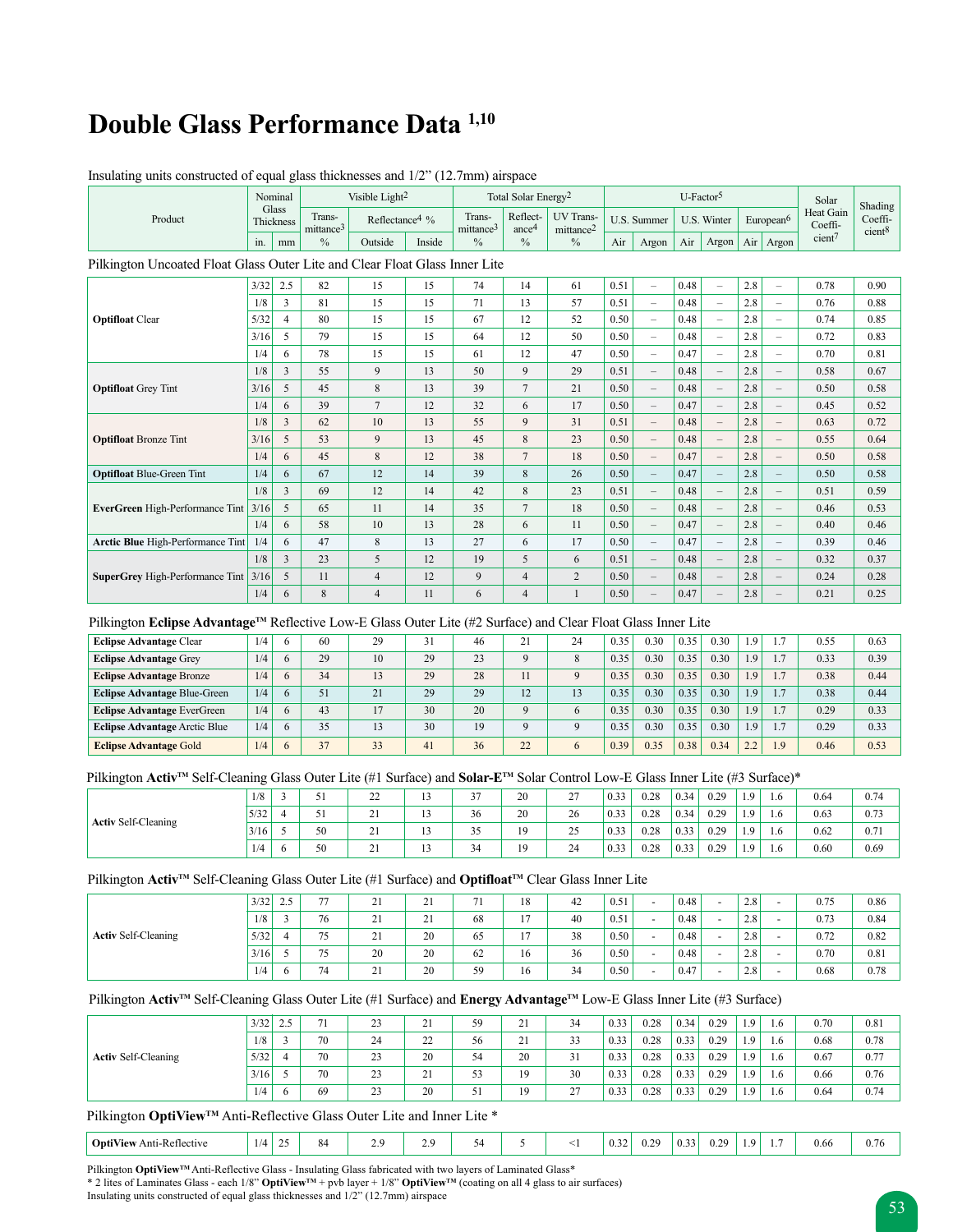### Performance Data Notes

- 1. Some combinations or installations may require heat treating to prevent glass breakage from thermal stress.
- 2. Visible, Solar and UV data are based on laboratory spectrophotometric measurements weighted by an appropriate weighting function(s) using LBNL Window 5.2 software. Wave length ranges of the sun's energy used to calculate properties: Visible from 0.38 to 0.78 microns, Solar from 0.30 to 2.5 microns and UV from 0.30 to 0.38 microns.
- 3. Transmittance Percentage of normally incident visible light or solar energy passing directly through the glazing.
- 4. Reflectance Percentage of normally incident visible light or solar energy reflected away from the glazing.
- 5. U-Factor (Btu/hr.sq ft.°F) Measure of the heat gain or loss through glazing due to environmental differences between the outdoor and indoor air. U-Factors given are center-of-glass values calculated using LBNL Windows 5.2. Winter U-Factors are based on an outdoor temperature of 0°F (-18°C), an indoor temperature of 70°F (21°C) and a 12.3mph (5.5m/s) wind velocity with no sun. Summer U-Factors are based on an outdoor temperature of 90°F (32°C), an indoor temperature of 75°F (24°C), a solar intensity of 248 Btu/hr.sq ft.°F (783 W/sq m) and a 6.3mph (2.8m/s) wind. To obtain metric U-Factor (W/sq m.°C), multiply by 5.678. "U-Factor" is identical to the previously known term of "U-Value".
- 6. European U-Factor (W/sq m.K) is based on EN 410/673 (CEN) standard.
- 7. Solar Heat Gain Coefficient or SHGC The ratio of the total solar heat gain through the glass relative to the incident solar radiation. The solar heat gain includes both the solar energy directly transmitted through the glass, plus the solar energy absorbed by the glass and subsequently convected and thermally radiated inward.
- 8. Shading Coefficient or SC The ratio of solar heat gain through the glass relative to that through 1/8" (3mm) clear glass at normal incidence. Note that Relative Heat Gain or RHG (Btu/hr.sq ft.), which is the amount of heat gained through the glass at assumed summer conditions, can be calculated using the following equation: RHG = SC x 200 + Us x 14. To obtain metric RHG (W/sq m), multiply by 3.154.
- 9. Use of Pilkington **Energy Advantage™** Low-E, **Eclipse AdvantageTM** or **Solar-ETM** Glass with the coating on the exposed interior surface may increase the possibility of condensation formation during winter conditions.
- 10.Typical values of Pilkington production are provided.

#### **Design and Uniform Static Loads**

ASTM Standard Practice E 1300 contains design load evaluation procedures for different glass thickness and failure probabilities. For a copy of this standard visit www.ASTM.org or write to:

#### **ASTM**

100 Bar Harbor Drive West Conshohocken, PA 19428

For design and comprehensive technical data, please visit the Pilkington Web site: **www.pilkington.com/ the+americas/usa/english/default.htm**

#### **Tempered Glass**

On rare occasions, heat-treated (tempered and sometimes even heat-strengthened) glass can break spontaneously, without any applied load, due to small inclusions that may be present in all float glasses.